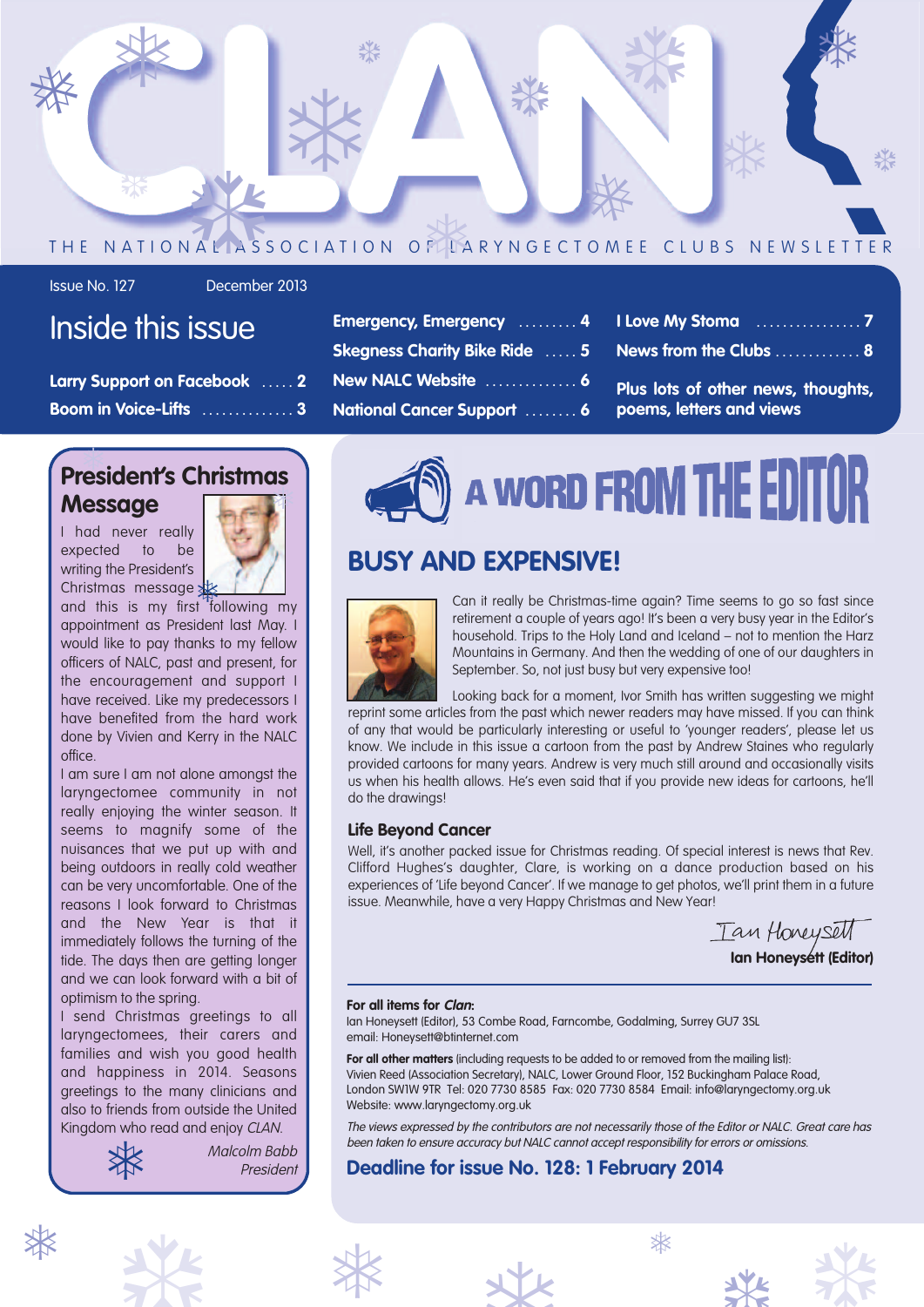# **The Movie Stars**

When I was asked earlier this year by Janice Lang, my speech therapist, to appear in a film being made on behalf of the Christie Hospital, Manchester, I was only too pleased to oblige. I had received radiotherapy treatment there five years earlier and had been impressed by the courtesy and care I had received. So if I could repay them in any way, I was up for it.

A diagnosis of cancer on one of my vocal chords had necessitated the surgical removal of my voice box. This had been carried out in September 2007, not at the Christie but at Fairfield Hospital in Bury. All the staff there including the surgeon had been very kind to me but, one cold morning in early December when he rang my husband at home, my outlook suddenly became decidedly chillier. He told him that I had been discussed at the regular meeting of consultants and my oncologist had said that he considered a month-long course of radiotherapy to the surrounding tissue would be advisable. Offered the choice between being in hospital for a month or attending daily, I opted for the latter.



So, two days into the New Year and not really understanding what was about to happen to me, we commenced our early morning 20-mile trek down to the Christie. Fortunately, after recovering from the effects of the radiotherapy and regular check-ups, both at Fairfield and North Manchester Hospitals, I was finally told in October 2012 that my presence would no longer be required. Hooray.

### **Off Like a Shot**

"Could you attend with your friend Philomena (who is also a laryngectomee) at the Bali Health Spa in central Manchester where the filming would take place?" We were off like a shot.

It was bitterly cold day that day too in late March, but the warmth of the reception we received more than made up for it. The film crew were unloading their equipment when we arrived and the narrowness of the street had ensured the inevitable honking of horns. So, when my husband completely blocked the street to drop us off, it was like a fanfare for the famous.

Once inside, we were greeted by Ben, representing the Christie, and Damien from the film production company. Both were charming young men who introduced us to Karen, a fellow laryngectomee who would also appear in the film with us. Her bubbly personality combined with Philomena's leprechaun wit was just right to lighten the proceedings. Three young lady therapists had been assigned to look after us whilst we were 'interviewed on camera' – Beyonce eat your heart out!

The white towelling robes didn't do much for our film star image but the head and neck massage that followed was very pleasant indeed. After that we tried to resist the tea and cakes but couldn't, telling ourselves they were a vital accompaniment to the gossip that we then indulged in.

Our contribution would form the last component of a three part film aimed at giving as many cancer patients as possible the reassurance that the disease can be survivable or 'lived with' whilst enjoying an acceptable quality of life. Terms such as 'survivorship', 'living with and beyond cancer' and 'mind and body' all, of course, tremendously and seriously important themes in the film, were being used, but by this time we were in full 'diva' mode and encouraged to tell it 'our way'.

### **The Premiere**

Then in mid-July it was time for the 'premiere'. The film would be shown after dinner, on the big screen at the Manchester Conference Centre and we were invited. So, in best frocks and with the excitement unbearable, we attended with some 40 or so

others including Janice, our speech therapist. All had been involved to a larger or lesser extent in the making of the film. They included six other 'stars' who had appeared in parts one and two. They were all such interesting people

and included a sculptress and a professional musician. The stories of how they had coped with a variety of cancers were a humbling experience yet much of the evening, including during the showing of the film, was filled with laughter.

Alas, inevitably, much of my performance – and I expect that of the others – had fallen to the cutting room floor. No offers of a contract have yet been received. The following week, and in glorious weather, we attended what can be best described as a 'garden party' held in the conservatory and among the rose beds at the Christie. It was the launch of the new website (www.christie.nhs.uk/thefoundation-trust/patient-information/ living-with-and-beyond-cancer/mindand-body ) and the introduction of the film to various professionals, volunteers and patients.

Dozens attended, and doesn't it make such a difference when the sun shines? Conversations and banter tripped lightly through the next three hours before it was all over and I returned home to get the washing in.

The film has been so professionally prepared, and the message it contains so reassuring, that I would recommend everyone to take a peep. It can be opened on the above website or viewed on Youtube.

We all long for clarity of understanding of our disease but this usually eludes us. The





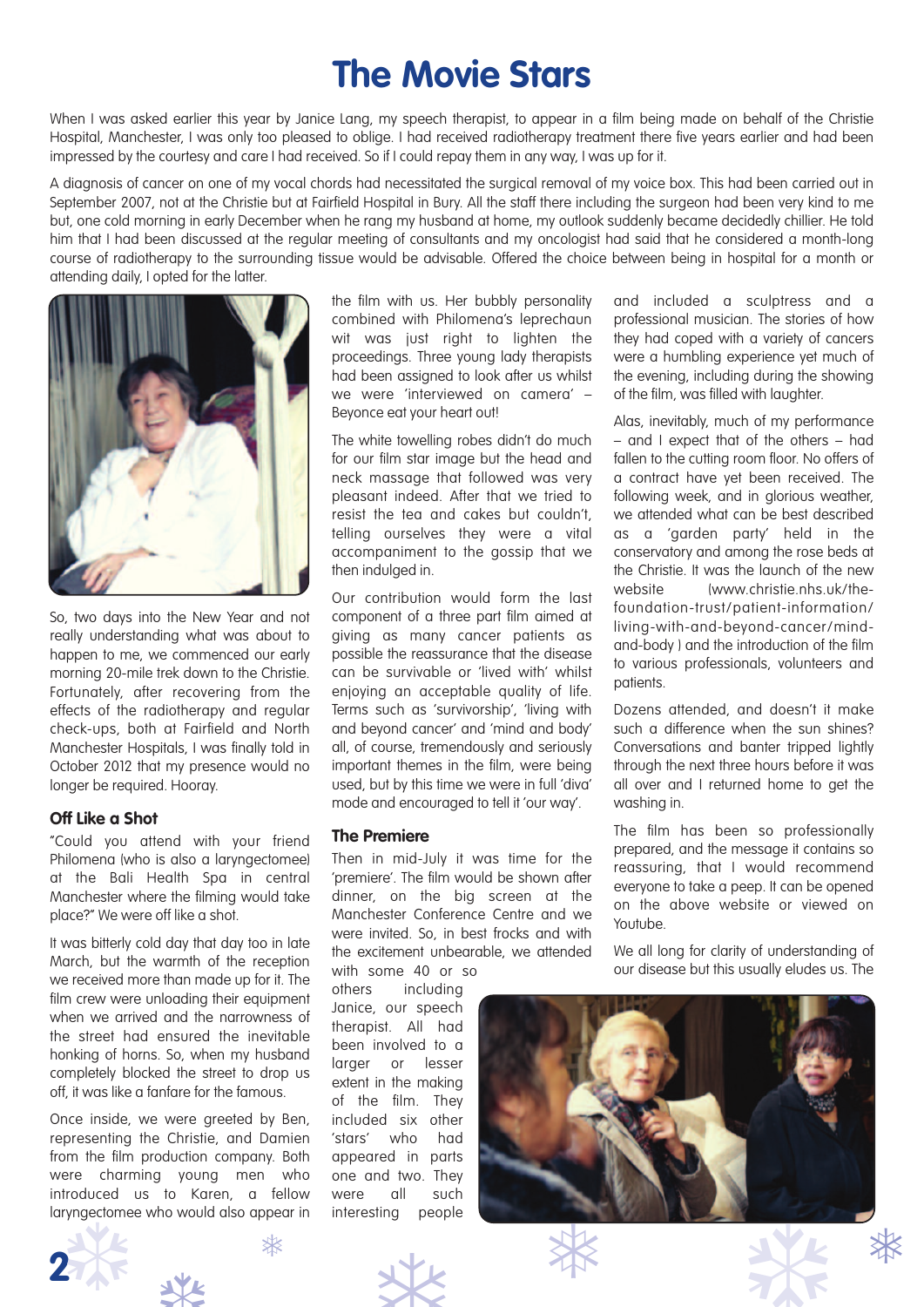consultants necessarily trim off the clinical complexities that would only confuse us, and instead try to leave us with a clearcut idea of the treatment that will help, and even cure us. We then ponder on all that has been said and search for the answers, the ethics, and the morality that has allowed this 'thing' to invade our bodies. But the inevitable 'why me?' always remains unanswered. Although I was told I had the classic 'smoker's cancer', I had never smoked in my life. Although feeling clean of the guilt of having caused the cancer myself, it didn't help. The nasty complexities of real life don't allow for it. There was nothing I could do to cure myself. The question was how I could survive until the experts could get rid of it for me.



### **Hard to be Positive**

Developing a positive frame of mind did not come easy. My brain had gone to work and come up with nothing but negatives. The more ill I felt, the more desperate they were.

My own method was to try and feel happy about everything else in my life such as my home, my life-style, my three sons and their families, and, of course, my eversupportive husband. I did not actually sit down and make a list of all the good things but I wish I had.

I hope that you will think our little film is a good thing too. I think you will.

> Hazel Barker The Oldham Quiet Ones Club

**DATE FOR YOUR DIARY Wednesday 26 February 2014 Laryngectomy Day Nottingham**

**Further details will be on the website in the New Year and available from Head Office**

# **Family Matters**

Hi, Patricia Morrison here with what I believe to be some very important information that I would like to share with fellow Larrys. I was diagnosed with laryngeal cancer back in 2007 at the age of 34. Just four years after my diagnosis my brother Gerard was also diagnosed with laryngeal cancer at the age of 39. This had a huge impact on us as a family but the main concern for us as a family was our other brother John who was an identical twin to Gerard.

Once Gerard had fought through and found himself clear and well on his way into remission, as a family we decided to pursue the concern we had for John with John's GP. Initially John was unheard and his GP refused to do any testing at all. Angered by this I decided to make a second appointment with his GP and accompanied John myself. During this appointment I found myself demanding that something should be done. After a lengthy discussion, the GP agreed to do a referral to a Consultant in Clinical Genetics.

A while later, John received an appointment with a Dr Ian Ellis, a consultant in Clinical Genetics. During the consultation, Dr Ellis spoke of a Professor McGrath in America who had just that day released an article in which he had found a genetic link in head and neck cancers. Dr Ellis asked permission to take some of my blood and keep it in storage for genetic testing and assured me and my brother John that he would do everything he could to make contact with Professor McGrath and that he would get back to us shortly.

### **Good News**

I am delighted to say that a few weeks later we got the news that Professor McGrath had agreed to take our case on and he was going to go ahead and test my blood for the gene ATR which has been linked to a family with head and neck cancer in America.

Also since the consultation I am very pleased to say that Mr Tandon, a consultant in the ENT department of Aintree Hospital Liverpool, has agreed to begin a screening programme for my brother John. A screening programme that will consist of regular six month checks and this will be in place for the next five years as it stands. More good news is that my brother John had his first screening today and got the all clear which is a huge relief for the family as a whole.

I believe this news is not only fantastic for us as a family but for laryngectomy patients as a whole and of course their families. This is a real positive step forward and I urge any other Larrys and their families with similar concern to use this information and to push forward for similar testing to be done for themselves.

As a family we wait with baited breath to see if the gene ATR has been identified through the genetic testing of my blood. As of yet we are still unaware but I can assure you as soon as I get any more information on this I will keep everyone informed via CLAN. I would also be very interested to hear of any other families that have had similar experiences. Also if anybody would like any advice or would like to speak about this then don't hesitate to contact me via my email at Pmorrow@hotmail.co.uk .

Patricia Morrison

# **From the Archives**

As you know, I have been a laryngectomee for a lot of years and was recently talking to a fairly new laryngectomee about some information that was in CLAN a number of years ago that he had never heard about. This got me thinking about how many good tips had been reported in CLAN over the years that new laryngectomees may not know about. I was thinking would it be a good idea to re-run some articles from a few years ago. This would both refresh older laryngectomees and give information to new people.

Unfortunately I don't have a lot of back copies to check. I do remember that we always had some cartoons; these could In the New Year and available<br>
from Head Office<br>
The Copies to check. I do remember that we cartoon<br>
always had some cartoons; these could<br>
Jack. Ed

also be re-run as they would still bring a smile to a lot of people including me. Possible some of the poems could be rerun; all this is still relevant today as it was then and the nature of our problem we are getting new readers all the time. This section could be called something like 'From the Archives' or some similar name.

### Ivor Smith, Vice President of NALC

(What do CLAN readers think? Do you recall any tips that were featured in CLAN which you found particularly useful? If so, the Editor is ready to trawl the archives and reprint them. In the meantime, we will include some of the cartoons we have published in the past when we were fortunate enough to have such talented cartoonists as Andrew Staines and Iain Jack. Editor.)





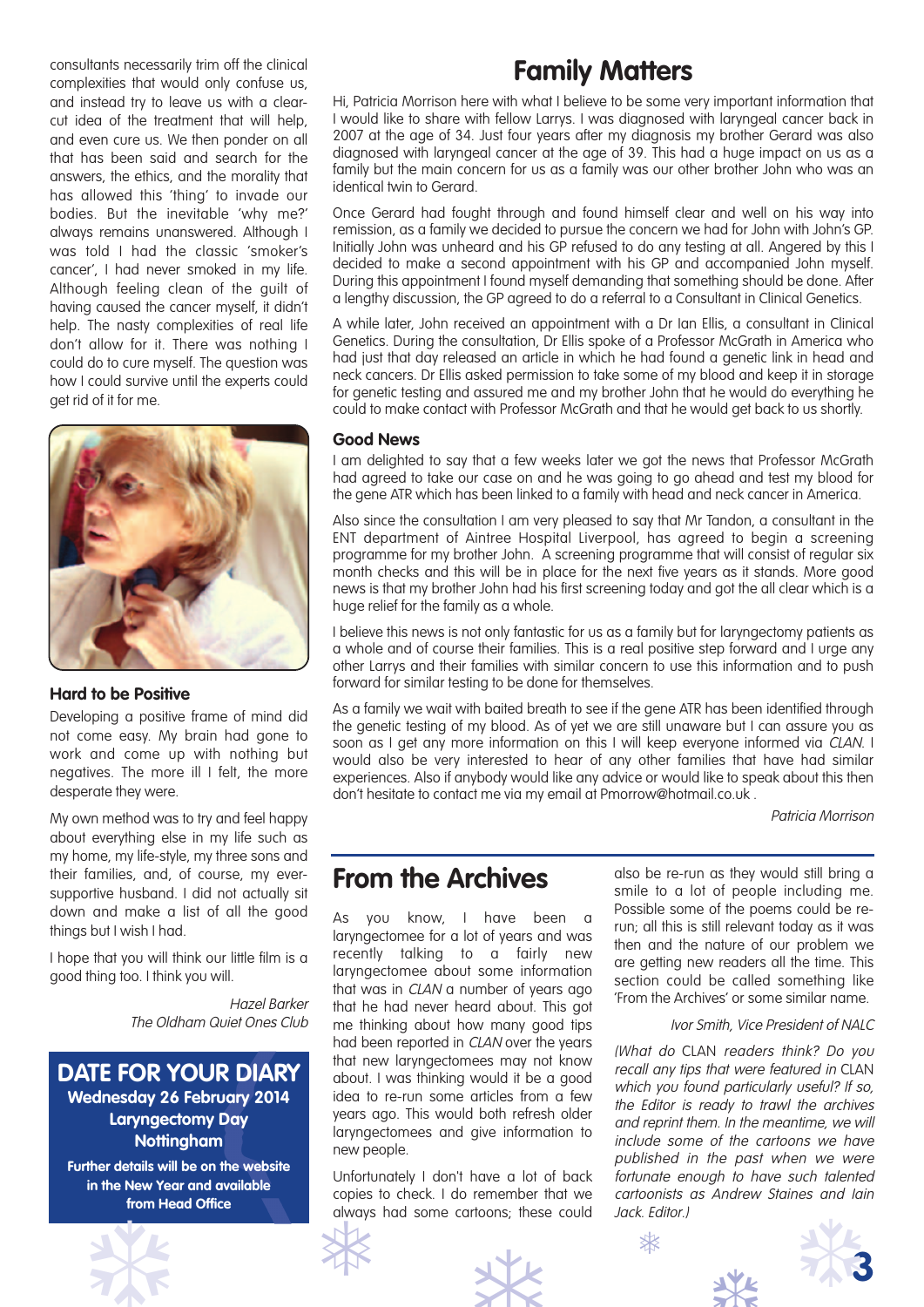# **Goodbye, Stan**

The Rev. Colin Salter has sent us the text of his eulogy at Stanley Edgcumbe's funeral at St Michael's Church, Helston, Cornwall on 23 October 2013. Stanley was well known to many in NALC and so we are pleased to include this tribute to him.

Stanley Edgcumbe had his voice box removed the day after Boxing Day 1981. With his wife Edie he lived through the challenges all laryngectomees face, without a voice or good communication, with breathing difficulties, and the danger of drowning in the bath or the shower. He learned to use oesophageal voice, a 'controlled burp', to communicate. These voice prosthesis as I wear were only brought into use around the turn of the century, too late for him.

Trying to help others, Stan was soon in leadership at the 40 Club, the 40th started local area club from the National Association of Laryngectomee Clubs. He saw its main benefit as 'meeting others to share life's experiences'. In 1991 he became a National Vice-President, helping sort out Government benefits, and their recognition of this disability being as challenging as any other amputation.

### **'Our Story'**

I met Stan at his home in 2007, interviewing him three times for 'Our Story', the new Speak Easy Cornwall's book of patient and carer stories. His story is chapter one as he was our longest serving member. He proudly showed me an orange pair of disposable tweezers he used daily to clean his stoma. "26 years," he said with a twinkle in his eye. "Not bad



for a throw away pair, eh?" In 2010 we put on 'learning to swim as a laryngectomee' classes up at a hotel by Constantine Bay on the north Cornish coast. Stan drove himself up and was warmly welcomed by Bert Cummins from Sunderland who had come to teach. They had served together on the NALC Executive years earlier.

Stan knew me as a clergyman. He used to tell me of learning about God at the little Mission Church Sunday School along the road where he now lived once again. He was now in sheltered accommodation. When he was first in the street it was "two outside loos between four two bedroomed terraced houses"! His personal faith was shown in the hymns he chose for today's Thanksgiving service:

- "O joy that seekest me through pain, I cannot close my heart to thee:
- I trace the rainbow through the rain, And feel the promise is not vain, That morn shall tearless be."

Stanley Edgcumbe, a Club member sadly missed, but fondly remembered for his kind and generous hard work.

# **Chocolate Peppermint Mousse**

### **Ingredients**

2 large bars of white chocolate, broken into pieces 1 pint double cream Few drops of peppermint essence Mint leaves to garnish



### **Method**

Whisk the cream until it thickens and forms soft peaks. Melt the chocolate in a bowl over a saucepan of boiling water. Once the chocolate has melted, remove the bowl from the heat. Fold the melted chocolate into the cream then add the peppermint essence. Pour the mixture into one large or several small bowls/ramekins. Place in the fridge and leave to set for two to three hours. Garnish with mint leaves.

Ian & Rose Browse

Royal Hospital, Charles Hastings Way, Worcester WR5 IDD. Taken from 'Soups & Puddings' produced by THANCS Group. Minimum donation (from non-Laryngectomees) of £2.00 per copy. THANCS group: Hawthorn Suite, Worcestershire Royal Hospital, Charles Hastings Way, Worcester WR5 1DD.







# **Valve Services Survey – Can You Help?**

One of NALCs's medical advisors, Professor Patrick Bradley, has recently

had an article p u b l i s h e d detailing the results of a national survey he carried out with the assistance of colleagues from around the country. The survey asked S p e e c h Therapists or N u r s e



Professor Patrick J Bradley (photo from EHNS website)

Specialists about the services they provide to laryngectomees to maintain and replace speech valves and their opinions of the service. The findings are given below.

There is considerable variation around the country. The clinicians who provide services at hospitals, which are, specialised surgery centres, are happier with the service they are able to give than those at other centres. Many trusts do not have a written care pathway for dealing with emergency laryngectomee situations. Out of hours it is A&E rather than ENT wards that now increasingly handles the provision. It is felt there is a need for more training for out of hours staff on issues such as leaking valves, mucus plugs and aspiration.

So how are things for you? NALC would like to hear your views of the service you get, whether it is excellent or perhaps needing some improvement. The process of centralising services is continuing and we are keen to find out if this is causing extra problems for laryngectomees.

You could contact us by email to info@laryngectomy.org.uk or visit the website www.laryngectomy.org.uk and click on the 'contact us' button; by phone to NALC on 020 7730 8585; or by writing to NALC at: Lower Ground Floor, 152 Buckingham Palace Road, London SW1W 9TR.

Thanks for your help.

Malcolm Babb

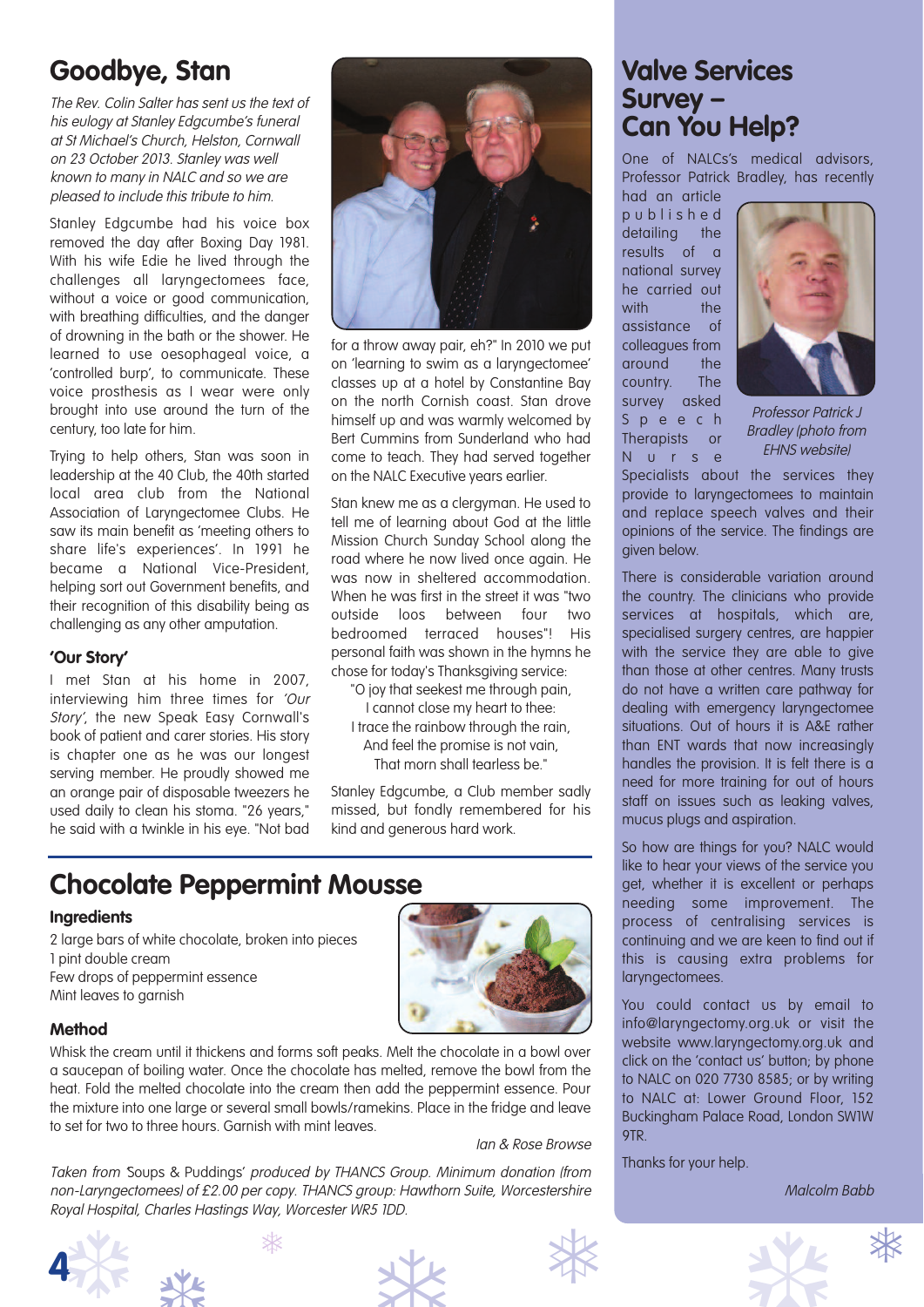# **Keep Smiling!**

I always enjoy Len Hynds' contribution to CLAN but was saddened by his two verse poem The Pretence. He is so right to refer to the Bereavement Responses we inevitably pass through when a laryngectomy operation removes our spoken means of communication. Our voice is a fundamental part of our character and personality. I'd enjoyed three voice-centred careers as teacher, singer and preacher and can well remember reaching DESPAIR. "Can't communicate: might as well be dead." I'd experienced DISBELIEF: remember McEnroe's petulant outbursts at Wimbledon? "You cannot be serious!" ANGER: Jesus cried out "My God, my God, why?" quoting from Psalm 22. Haven't we all shaken our fists and echoed his words? But at length we come to ACCEPTANCE, or, even, in St Paul's words, "Rejoicing in my infirmity!" And laughter, surely, is part of that.

Laughter releases chemical endorphins, those feel good hormones, which make us feel better. Two years after laryngeal cancer (2001) I was diagnosed, with 'moderately aggressive' prostate cancer. A month or so ago my oncologist told me that a routine scan had revealed something nasty, about the size of a 50p piece, on my pancreas. Cancer number three: pancreatic cancer. So back to the creative therapeutic message of the limerick!

Keep smiling, whate'er comes to pass Too soon yet to push up the grass (should be 'daisies' but that neither scans nor rhymes!) No need to complain It's chemo again A kick up the old pancreas! $\qquad \qquad \odot$ 



Clifford Hughes with his daughter Clare, who is working on a Dance Production 'Life Beyond Cancer', based on Clifford's journey through cancer using four dancers, film, music, movement and Clifford's 'voice over'. The photographer was Wattie Cheung.

My smile, dear Len, is NOT a mask! It doesn't lie. It's part of my new positive persona, what one might call Life Beyond Cancer or, to quote Jesus again: "Life in all its abundant fullness!"

Rev. Clifford Hughes

# its abundant fullness!"<br>
Rev. Clifford Hughes<br>
Prev. Clifford Hughes

# **A 'Right Royal' Afternoon in York**

**Where better to enjoy a splendid 3-course lunch, on a beautiful sunny day on 1 September, in an amazing historic City, and in the sumptuous surroundings of the Royal York Hotel…**

As we all greeted each other, and gathered in excited anticipation in the Hotel lobby, drinks in hand, and then in our Dining Room's reception area, we could just see the finishing touches to our tables being laid out by a small army of extremely busy Dining staff, who were checking diligently to see that everything was in order.

### **A Good Turnout…**

Then, given the word, around 70 of our NALC Club Members and some of their families, were gently ushered to their designated tables, all tastefully arranged around the grand Dining Hall, overlooking the 'best side' of the Hotel, and its beautifully kept gardens.

The atmosphere built slowly, as old friends renewed acquaintances, new friends were introduced, and colleagues shook hands – and Officers greeted the various Clubs scattered around. Club Members had come from all over the UK, including Amersham, Belfast, Calderdale, Carlisle, Chesterfield, Harrow, Lothian, York (whose Members didn't have far to come!) and London.





### **A Delicious Meal…**

After a brief 'Welcome' and introductions from our President, Malcolm Babb, and then from our Honorary Treasurer, Alex McGuiggan, and from Vivien Reed, our Association Secretary, we said Grace, and then tucked into our starters of either Leek & Potato Soup, or Chicken Liver Parfait, followed by a main course of either large slices of Roast Topside of Beef, with honey-glazed root vegetables (and Yorkshires, of course!) or delicious Baked Salmon, or Wild Mushroom Risotto.

By this time, the room was buzzing with lots of chattering, laughing, and smiling faces of Club Members, all tucking in and spasmodically finding the ability to talk and eat at the same time (as is our want) but – judging by the general noise levels and rising heat – everyone seemed to be enjoying themselves (and not to mention, for some of us, the drinks) very much.

## **Room For Sweets – And Time For The Raffle…**

The Sweets choices of either Strawberry Ice Cream Parfait or Baked Apple Delice Tart were whisked in as we finished our 'mains', and then, after a few pauses for breath, Vivien announced the sales of the Raffle Tickets, which were duly snapped up by all and sundry, ready for the Big Draw.

I would think by now these after-event Raffles are now a famous – and eagerly-awaited – event in any NALC Club's gathering. As in previous times, there were lots of interesting prizes, mainly donated by each of the attending Clubs, and many winners, too!

### **Until Next Time...**

As the proceedings slowly came to an end, we all said many fond goodbyes to Club colleagues, newly-found Members and associates, and then gently drifted out of the Dining Room and into the Hotel Reception – either heading home, or for a quick explore around York's many fascinating old streets and buildings, to walk off that delicious lunch, or for a quick nap somewhere!

All in all, another successful NALC Lunch event! I think most of us went home with many happy memories of the afternoon, a promise to keep up with new friends met there, and with a resolve to definitely attend next year's event – wherever it takes place!



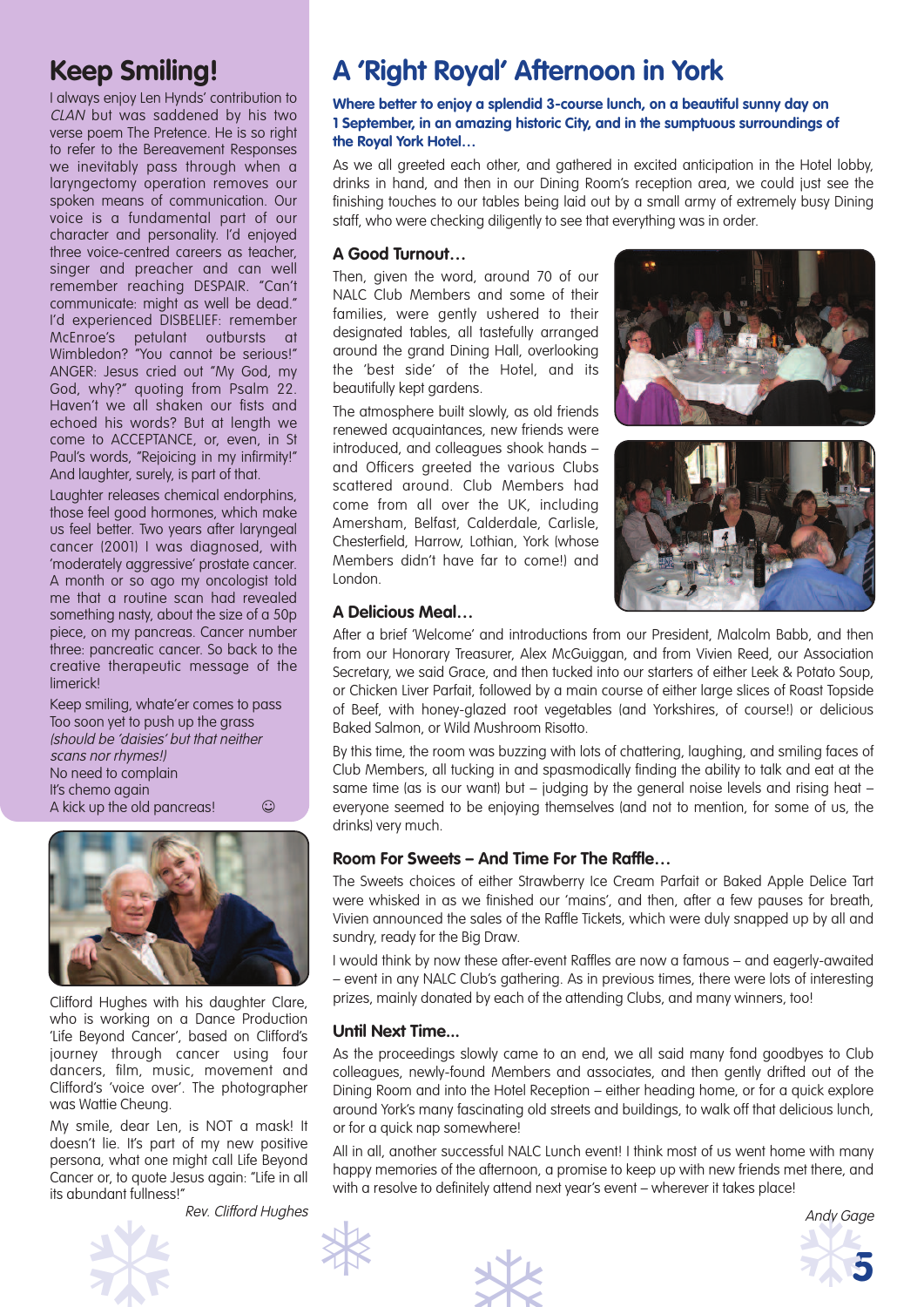# **Laryngectomy is Not a Tragedy**

The Cancer Laryngectomee Trust has published a second edition of the late Sydney Norgate's book which has been updated by Dr Nicola Oswald, one of his granddaughters. She has written on current speech methods. They have kept all the chapters which Sydney wrote originally as they have been assured by health professionals that it is still highly relevant today.

The book is full of practical advice and information as well as reassurance. Sydney writes from personal experience of the problems caused by the loss of normal speech and describes the method of learning to use substitute 'pharyngeal' speech.

Here is a brief extract to give you the flavour of his style: "Among laryngectomees, I have encountered some disquiet about those who fail to regain speech of any sort in the absence of any physical explanation and I have wondered if the manner of approaching the problem could be the reason. I have found that, four days after surgery, simple words like 'cheers', 'twitchgrass' or the name of a loved one are well within the capabilities of patients. I believe quite firmly that no patient who speaks at that stage can possibly fail to learn at least one consonant speech even if full voice is beyond him. If the voice thus produced can be taped and played for the benefit of near relations, then the joyful ride to rehabilitation will have begun.

"On this adventurous journey there is no turning back. Is it possible that sometimes communication has been sacrificed at the altar of a god called Voice for so long that it is too late to recapture the possibility of speech of any kind? In putting this question, I aim to focus attention on the plight that my fellow laryngectomees may find themselves in and hope that my experience will give them hope. On a much more cheerful note, I was very amused recently to read that whales breathe in a manner very similar to laryngectomees and wondered if a corollary of this would be the assumption that we laryngectomees are having a whale of a time."

**The book costs £4.95 and is available from the Cancer Laryngectomee Trust at PO Box 618, Halifax, West Yorkshire HX3 8WX; telephone: 01422 205522; email: info@cancerlt.org ; their website is: www.cancerlt.org**

# **Dr Blom in Australia**

On 24-25 August 2013, the 'Dr Blom in Australia' course, run by Julia Maclean at St George Hospital, was a great success. The course is aimed at speech pathologists new to TEP and voice prosthesis management. It provides one day of theory based learning and then a second practical day, where voice prosthesis can be changed and re-sized under supervision. This is the 11th year that the course has run with over 300







participants over the years. The highlight of the course is meeting the volunteer laryngectomy patients and hearing their individual treatment stories. (Along with a great deal of humour that the volunteer patients bring to the course.) Speech pathologists from NSW, Victoria and Perth attended the course and left with good voice prosthesis problem solving skills and a good network of fellow speech pathologists caring for laryngectomy patients.

(from Still Talking, NSW newsletter)



# **A Merry Man**



Laryngectomy



'20-20 Voice' had a runner in the Robin H o o d marathon, over the full distance, on Sunday 29 September. A huge shout out to Ben Cunnington who ran the F U L L distance in

Nottinghamshire for 20-20 Voice Cancer Appeal. It was a roasting hot day and Ben completed the gruelling 26 miles in a heroic 5 hours 40 mins.

In completing the course Ben managed to raise around £350 for the '20-20 Voice' Cancer Appeal, which is now over half way toward its first target purchase to help head & neck cancer patients.

Congratulations on a marvellous effort, Ben.

# **Belfast Laryngectomee Support and Information Day**

The Belfast Laryngectomee Day was held jointly by Cancer Focus and NALC in the Malone Golf Club on the outskirts of Belfast on 25 September 2013.

In total over 40 laryngectomees including their carers attended this event. The venue was superb and very picturesque.

We had valuable inputs, including:

- A talk from an ENT surgeon on issues affecting laryngectomees
- CNS nurses gave a revealing talk on refreshing, and how to use the suction pump
- Patient Client Council talked on how they represent and campaign on patient concerns, plus -
- Citizen's Advice Bureau on welfare reforms, and -
- Laryngectomee supplies representatives presented the latest devices and equipment.

The event ended with a lovely hot lunch at the golf club. Everyone in attendance was very complimentary of the content of the event and was looking forward to the next one.<br>
Andy Gage

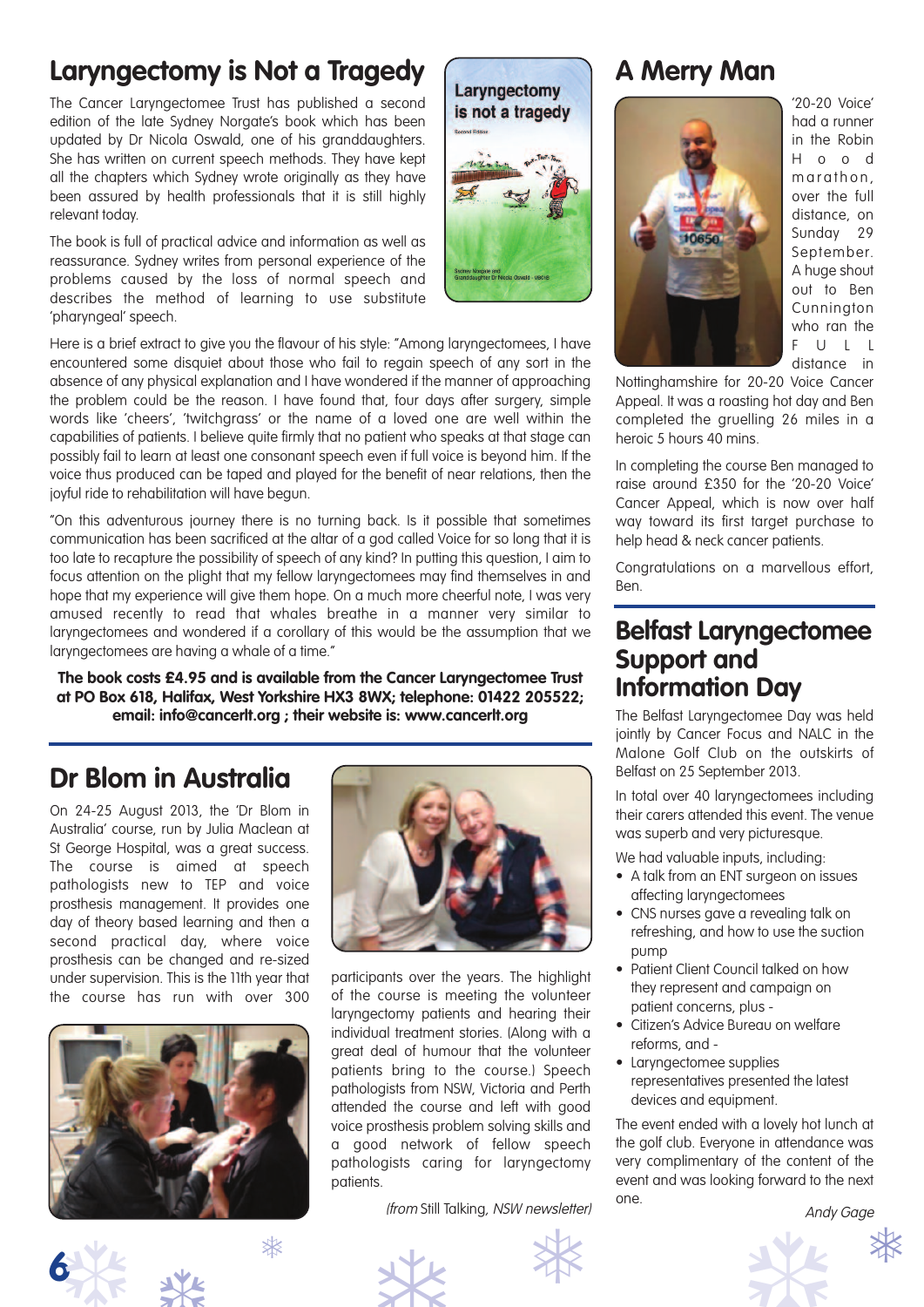# **Speak Easy, Cornwall**

Their newsletter details an Alternative Laryngectomy Information Day by the Speech and Language Therapists of Cornwall, Plymouth, Torbay and Exeter at the Mustard Tree Cancer Support Unit at Derriford Hospital on Friday 25 October. It was free to attend and lunch was also free! On 2 October there was <sup>a</sup> meeting at the Victoria, Threemilestone to discuss <sup>a</sup> revised version of the Speak Easy introduction colour leaflet, which is now rather out of date. 11 December is Christmas lunch at Truro Cathedral restaurant. The Recovery Club will also be there to join in with their annual lunch.

# **Chinwags Lary Club, Kirkaldy, Fife**

It is with great sadness that the club has announced the death of its Chairman, George Stewart, on 29 July 2013. George and his wife, Nancy, worked tirelessly organising and fundraising for the



club. Every year he grew plants in his greenhouse and then sold them on for contributions to club funds. He was always the first to welcome new members and make them feel at ease. The club will sorely miss his presence and they are so grateful for all that he and Nancy contributed to the Chinwags Club (which meets every second month at the Maggies Centre in Kirkaldy).



"AS I WAS SAYING, WHEN

# **Plymouth**

 $N$ ews from the Clubs  $\frac{1}{2}$   $\frac{1}{2}$   $\frac{1}{2}$   $\frac{1}{2}$   $\frac{1}{2}$   $\frac{1}{2}$   $\frac{1}{2}$ 

> The Club has produced a flyer for 2014 which also includes an invitation to laryngectomees to join them. It has a very inviting photograph too! Club meetings are on the second Tuesday of the month and alternate between The Mustard Tree and Awaydays.



Their newsletter includes this item: **Plymouth Cancer Care Good… but More Nurses Needed.** This article was published in the Plymouth Herald by Sophie Taylor on Saturday, 31 August 2013: Hundreds of cancer patients surveyed at Derriford Hospital at the end of last year felt there were not enough nurses on duty most of the time, it has been revealed. But the independent survey, commissioned by Quality Health, also revealed that the majority of adults who had been admitted to Derriford Hospital as an inpatient or as a day case cancer patient between September and November 2012 felt the care they received was excellent or very good. The survey found that only 50% of those who responded to the survey felt there were always or nearly always enough nurses on duty… a decrease of 11% based on last year's results. However, the Trust scored in the top 20% nationally in areas such as patients given choice of different types of treatment; information about support groups; explanation about surgery; and controlling radiotherapy side effects. It also had year-on-year improvements in 12 areas including communication, provision of verbal and written information, patients' views being taken into account, privacy, patients not feeling as though they were treated as a set of cancer symptoms, and patients' views being taken into account by doctors and nurses when discussing their conditions and treatment.



# **The Windpipers, Blackpool**

In July, the lady Carers from the group had a Spa day and lunch at Ribby Hall, Wrea Green, Preston which consisted of an 'Aqua Thermal Journey' (saunas, steam rooms, Jacuzzi and a hot tub outside). It was 'totally invigorating' and one of the lady laryngectomees also had a pedicure. She said afterwards that she was 'walking on air'. Everyone enjoyed the day and they can't wait till they go again! They had planned for the men Carers and laryngectomees to do Archery but, due to a delayed lunch, they were unable to do so.



Photo from 'The Railway Children' much of which was filmed on the Keighley & Worth Valley Railway. Taken from the railway website: www.kwvr.co.uk/family-fun.html

Then on 27 July, there was a Club visit to Skipton and Keighley and the Worth Valley Railway to Haworth, home of the Bronte sisters. While in Skipton, the Saturday Market was on and, for lunch, they visited the famous fish and chip restaurant, Bizzie Lizzies. As one member said: 'You can't beat Yorkshire fish and chips!' In September, Mark Evans from Platon Medical attended to discuss their products and answer queries. The cancer laryngectomee Trust meal at the Savoy Hotel, Blackpool is on 8 December and the Christmas party at the St Ives Hotel, St Annes is on 12 December.

# **A Moving Story**

Three friends from the local congregation were asked, "When you're in your casket, and friends and congregation members are mourning over you, what would you like them to say?" Artie said, "I would like them to say I was a wonderful husband, a fine spiritual leader, and a great family man." Eugene commented, "I would like them to say I was a wonderful teacher and servant of God who made a huge difference in people's lives." Al said, "I'd like them to say, 'Look, he's moving!'"

(from Still Talking, NSW newsletter)